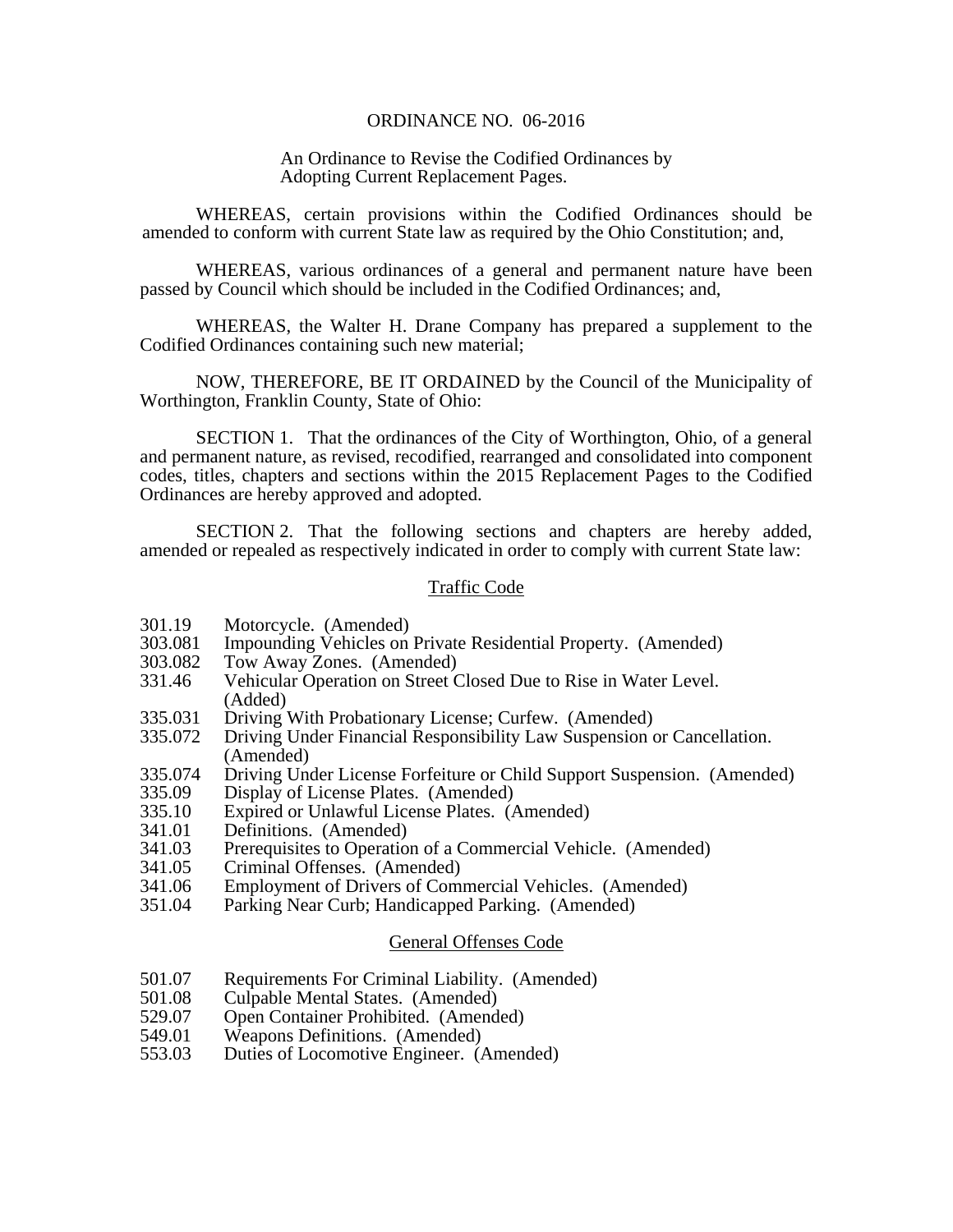## ORDINANCE NO. 06-2016

 SECTION 3. That the complete text of the sections listed above are set forth in full in the current replacement pages to the Codified Ordinances. A summary of the amendments to such sections is hereby attached to this ordinance as Appendix A.

 SECTION 4. That this ordinance shall take effect and be in force from and after the earliest period allowed by law and by the Charter of the City of Worthington, Ohio

Passed February 1, 2016

 \_\_/s/ Bonnie D. Michael\_\_\_\_\_\_\_\_\_\_\_\_\_\_\_ President of Council

Attest:

 Introduced January 19, 2016 S/D. Kay Thress P.H. February 1, 2016<br>Effective February 24, Effective February 24, 2016

Clerk of Council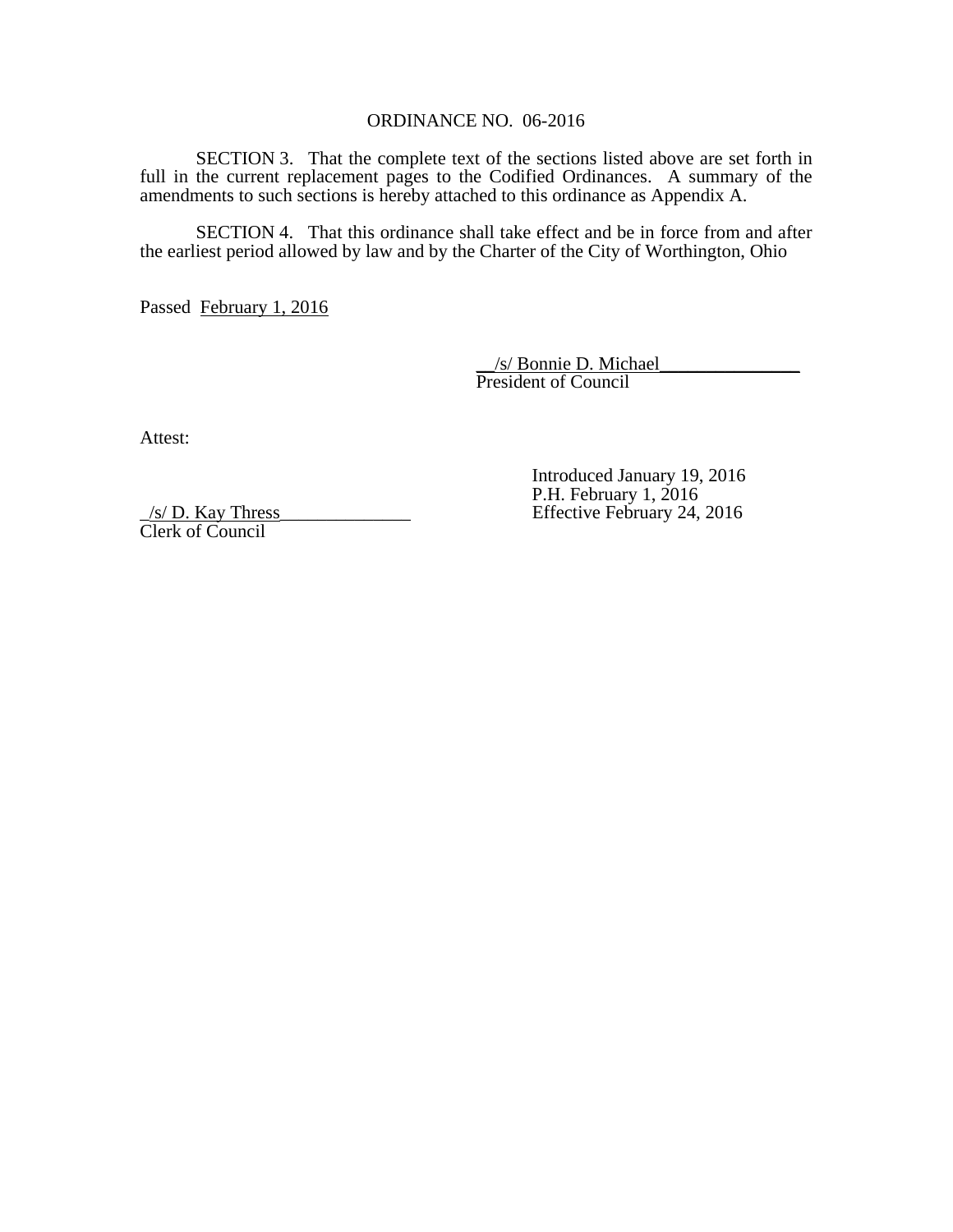# **APPENDIX A**

# **Traffic Code**

301.19 Motorcycle. (Adds "cab-enclosed motorcycle" to definition of a motorcycle.)

303.081 Impounding Vehicles on Private Residential Property. (Adds additional documentation which may be used to provide proof of ownership in subsection (d).)

303.082 Tow-Away Zones. (Adds additional documentation which may be used to provide proof of ownership in subsection (g).)

331.46 Vehicular Operation on Street Closed Due to Rise in Water Level. (Adds new section prohibiting the operation of a vehicle on a street or highway closed due to a rise in water level.)

335.031 Driving With Probationary License; Curfew. (Redefines requirements for operation of a motor vehicle with a probationary license.)

335.072 Driving Under Financial Responsibility Law Suspension or Cancellation. (Adds subsection (d)(3) pertaining to providing the court with proof of financial responsibility; amends subsection (e) to add presentation of electronic wireless communication devices.)

335.074 Driving Under License Forfeiture or Child Support Suspension. (Adds last sentence to subsection  $(c)(2)$  pertaining to providing the court with proof of financial responsibility.)

335.09 Display of License Plates. (Adds "cab-enclosed motorcycle" to vehicles required to have a license plate on the rear of the vehicle.)

335.10 Expired or Unlawful Plates. (Changes penalty in subsection  $(f)(1)$  from a misdemeanor of the fourth degree to a minor misdemeanor.)

341.01 Definitions. (Adds "gross vehicle weight" to subsections  $(c)(1)$  and  $(c)(4)$ .)

341.03 Prerequisites to Operation of a Commercial Motor Vehicle. (Redefines criteria for who may operate a commercial motor vehicle.)

341.05 Criminal Offenses. (Adds "commercial driver's license temporary instruction permit" to first line and subsection (a)(9).)

341.06 Employment of Drivers of Commercial Vehicles. (Adds subsection (d) imposing additional restrictions on allowing nonqualified persons to operate a commercial vehicle.)

351.04 Parking Near Curb; Handicapped Parking. (Adds subsections (f)(2) and (i)(3) which prohibit parking in an access aisle and provides a penalty for such violation.)